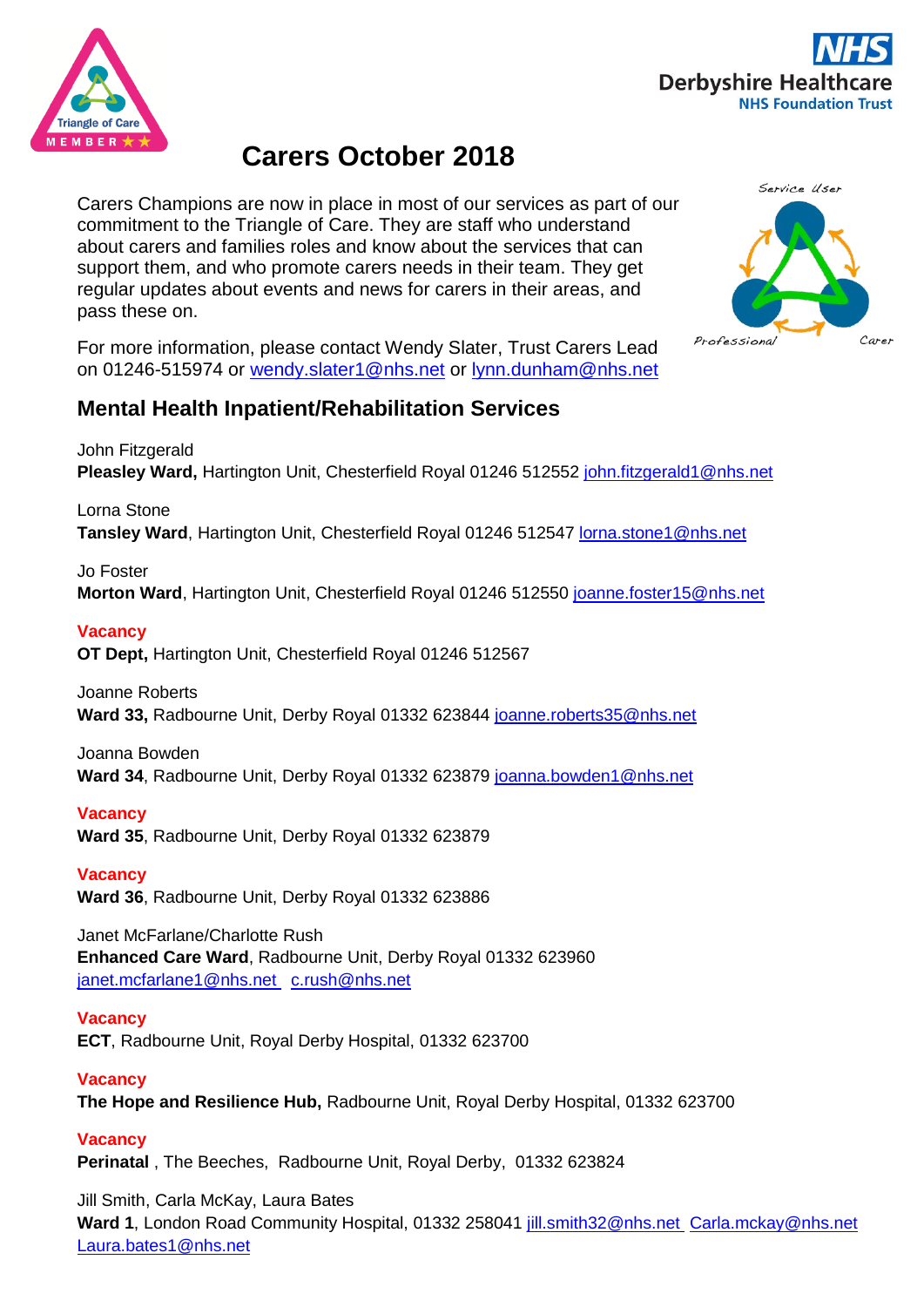Rebecca Mace/Louise Wilson **Cubley Court Ward Male**, 01332 623700 x31083 [louise.wilson21@nhs.net](mailto:louise.wilson21@nhs.net) [rebecca.mace@nhs.net](mailto:rebecca.mace@nhs.net)

Veronica Chilaka **Cubley Court Ward Female**, Kingsway Derby, 01332 623700 x31082 veronica.chilaka@nhs.net

Linda Murrell/Kerry Holdsworth **Cherry Tree Close,** Kingsway, Derby, 01332 623700 x 33714 [linda.murrell1@nhs.net](mailto:linda.murrell1@nhs.net) [K.holdsworth@nhs.net](mailto:K.holdsworth@nhs.net)

Helen Croft/Neil Gregory **Audrey House**, Kingsway Hospital, Derby 01332 623420 [Helen.croft2@nhs.net](mailto:Helen.croft2@nhs.net) [Neil.gregory5@nhs.net](mailto:Neil.gregory5@nhs.net)

Sarah Booth/Julie Tomlinson **Kedleston Unit**, Kingsway Hospital, Derby, 01332 623700, x 33715 [sarah.booth12@nhs.net](mailto:sarah.booth12@nhs.net) [j.tomlinson2@nhs.net](mailto:j.tomlinson2@nhs.net)

# **Crisis Resolution and Home Treatment Teams**

Ellie Brett/Simon Stansfield **North Derbyshire Crisis Team**, Hartington Unit, Chestefield Royal Hospital, 01246 512831 [ellie.brett@nhs.net](mailto:ellie.brett@nhs.net) simon.stansfield@nhs.net

#### **Vacancy**

**Derby City and South Derbyshire Crisis Team, Radbourne Unit, Derby Royal, 01332 623700 x** 33900

### **Dementia Rapid Response Teams**

Cally Shenton/Louise Ginno **City and South County DRRT**, Kingsway Hospital, Derby, 01332 623700 [cally.shenton@nhs.net](mailto:cally.shenton@nhs.net) [louise.ginno@nhs.net](mailto:louise.ginno@nhs.net)

Anitra Love **Chesterfield and North East DRRT**, Walton Hospital, Chesterfield [anitra.love@nhs.net](mailto:anitra.love@nhs.net)

**Vacancy High Peak and Dales DRRT**, Newholme Hospital, Bakewell

# **Neighbourhood Teams**

Georgina Moore/Sharon Roddis **Derby City,** St Andrews House, 201 London Road, Derby, DE1 2TZ, 0300 123 4011 [Georgina.moore9@nhs.net](mailto:Georgina.moore9@nhs.net) [sharon.roddis@nhs.net](mailto:sharon.roddis@nhs.net)

Alycia Caudwell **Erewash**, Ilkeston Resource Centre, 243 Heanor Road, Ilkeston 0300 123 3375 [Alycia.Caudwell@nhs.net](mailto:Alycia.Caudwell@nhs.net)

Charlotte Hunt Amber Valley, 1<sup>st</sup> Floor, Ripley Library, 17-23 Grosvenor Road, Ripley 0300 123 2673 [charlotte.hunt6@nhs.net](mailto:charlotte.hunt6@nhs.net)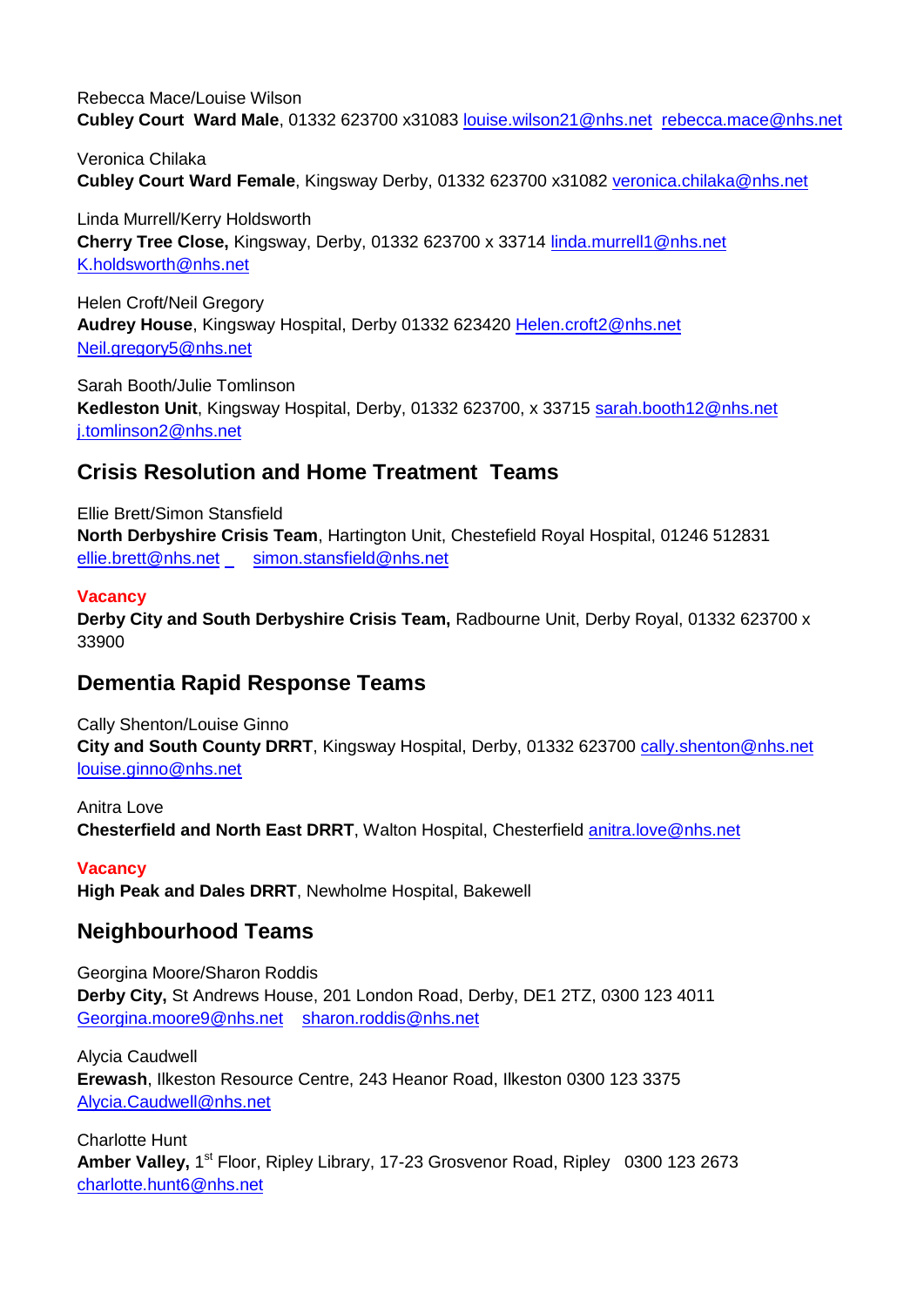Pat Rosser/Jacque Garside

**High Peak & North**, Corbar View, 1-3 Fountain Street, Buxton 01298 22321 [patricia.rosser@nhs.net](mailto:patricia.rosser@nhs.net) or Jacqueline.garside@nhs.net

Elizabeth Payton/Lavinia Fairhurst/Jenny Alexander **Bolsover and Clay Cross**, The Old Vicarage, 30 High Street, Bolsover, S44 6HF 01246 562080 [elizabeth.payton@nhs.net](mailto:elizabeth.payton@nhs.net) [Lavinia.fairhurst@nhs.net](mailto:Lavinia.fairhurst@nhs.net) [jenny.alexander2@nhs.net](mailto:jenny.alexander2@nhs.net)

Elizabeth Mountcastle **Chesterfield**, Bayheath House, Rose Hill West, Chesterfield, 0300 123 3372 (option 2) [Elizabeth.mountcastle@nhs.net](mailto:Elizabeth.mountcastle@nhs.net)

Nicola Cashill/Melissa Lines **Chesterfield North & Killamarsh**, Killamarsh Clinic, Parkside Shopping Centre, 0114 2474886 [melissa.lines@nhs.net](mailto:melissa.lines@nhs.net) [nicola.cashill@nhs.net](mailto:nicola.cashill@nhs.net)

Therese Vecsey **South Derbyshire & Dales**, Dale Bank View, Civic Way, Swadlincote 01283 227070 [therese.vecsey1@nhs.net](mailto:therese.vecsey1@nhs.net)

# **Learning Disability Services**

Jackie Fleeman **Health Facilitation**, Learning Disabilities, St Andrews House, 01332 268455 jackie.fleeman@nhs.net

Louise Rowe/Fiona Rushbrook **Amber Valley CLDT**, Rivermead, Goods Road, 01773 882501 [fiona.rushbrook@nhs.net](mailto:fiona.rushbrook@nhs.net) [louise.rowe1@nhs.net](mailto:louise.rowe1@nhs.net)

Melanie Leedham/ Donna Dyke/Lindsey Clulow **Southern Derbyshire CLDT,** Dale Bank View, Civic Way, Swadlincote 01283 227075 [melanieleedham@nhs.net](mailto:melanieleedham@nhs.net) [donnadyke@nhs.net](mailto:donnadyke@nhs.net) [lindseyclulow@nhs.net](mailto:lindseyclulow@nhs.net)

Nicola Yeomans/Jane Ramsden-Day **Erewash CLDT, Outlook,** Briar gate, Long Eaton, Nottingham 01629 531874 [nicola.yeomans@nhs.net](mailto:nicola.yeomans@nhs.net) [jane.ramsden-day@nhs.net](mailto:jane.ramsden-day@nhs.net)

Christine Long **Derby City CLDT,** 2nd Floor, Council House, Derby 01332 640500 [Chris.Long1@nhs.net](mailto:Chris.Long1@nhs.net)

Michelle Smith **ATSS,** St Andrews House, Derby, 01332 268455 [michelle.smith98@nhs.net](mailto:michelle.smith98@nhs.net)

Cathy Glynn Dales South CLDT St Oswald's Hospital, Clifton Road, 01335 230057 [cathy.glyn@nhs.net](mailto:cathy.glyn@nhs.net)

# **Day Hospitals**

### **Vacancy**

**Midway Day Hospital**, Ilkeston Resource Centre, 243 Heanor Road, 0115 9071440

### **Vacancy**

**Dovedale Day Hospital**, London Rd Community Hospital, Derby 01332 866980